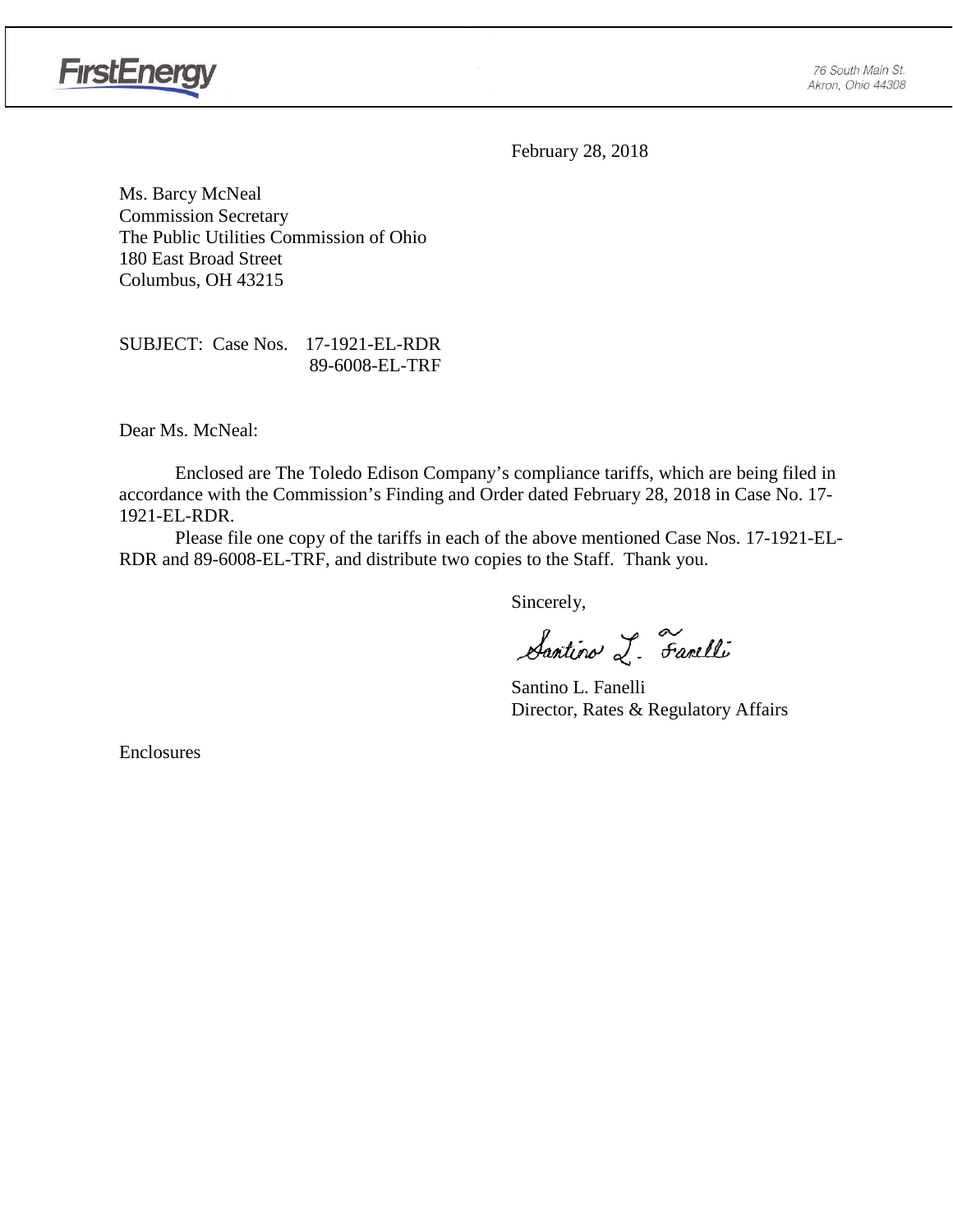## **RIDER DCR Delivery Capital Recovery Rider**

### **APPLICABILITY:**

Applicable to any customer who receives electric service under the Company's rate schedules set forth below. The Delivery Capital Recovery Rider (DCR) charges will apply, by rate schedule, effective for bills rendered beginning March 1, 2018. This Rider is not avoidable for customers who take electric generation service from a certified supplier.

# **RATE:**

| RS (all kWhs, per kWh)          | 0.5805c  |
|---------------------------------|----------|
| GS (per kW of Billing Demand)   | \$2.2455 |
| GP (per kW of Billing Demand)   | \$0.8847 |
| GSU (per kVa of Billing Demand) | \$0.2339 |

#### **PROVISIONS:**

The charges set forth in this Rider recover costs associated with delivery plant investments made since the date certain in Case No. 07-551-EL-AIR, exclusive of any delivery plant investments being recovered elsewhere.

#### **RIDER UPDATES:**

The charges contained in this Rider shall be updated on a quarterly basis. Effective with the filing made on or about April 20, 2014, the Company will file a request for approval of the Rider charges on or about March 31st, June 30th, September 30th and December 31st of each year. Charges, unless otherwise ordered by the PUCO, shall become effective on a bills rendered basis on June 1st, September 1st, December 1st and March 1st of each year. This Rider is subject to reconciliation, including, but not limited to increases or refunds. Such reconciliation shall be based solely upon the results of audits ordered by the Commission in accordance with the August 25, 2010 Opinion and Order in Case No. 10- 388-EL-SSO, the July 18, 2012 Opinion and Order in Case No. 12-1230-EL-SSO, and the March 31, 2016 Opinion and Order in Case No. 14-1297-EL-SSO and upon the Commission's orders in Case No. 18-47-AU-COI.